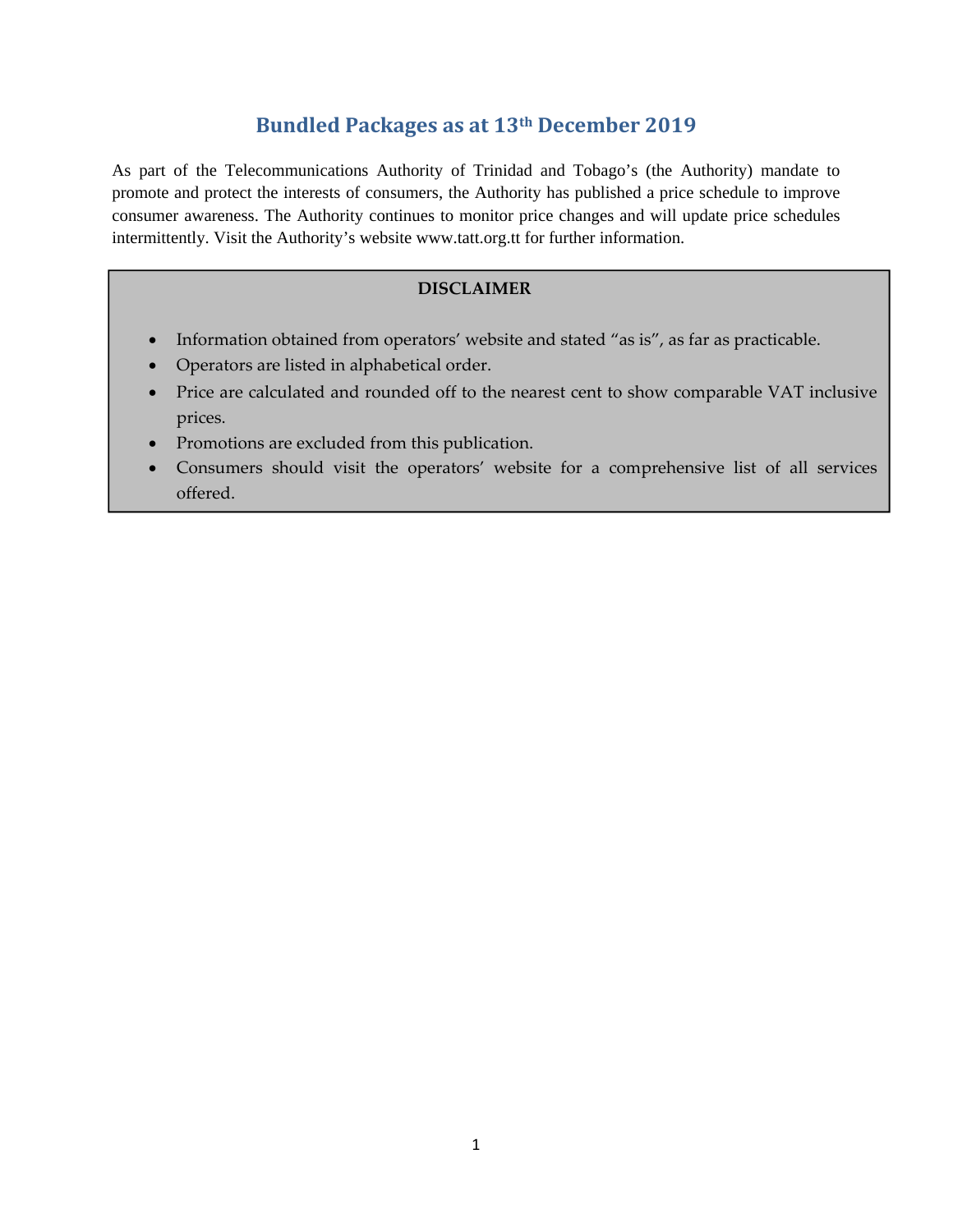# **1. AIR LINK COMMUNICATIONS**

| Air Link       | <b>Digital TV Channels</b> | <b>Broadband</b> | Rate/Month |
|----------------|----------------------------|------------------|------------|
| Communications |                            | Internet         |            |
| <b>Bundles</b> |                            |                  |            |
| Light          | 75+ Channels               | 35Mbps           | \$250.00   |
| Mega           | 130+ Channels              | 130Mbps          | \$400.00   |
| Pro            | 130+ Channels              | 175Mbps          | \$650.00   |
| Extreme        | 130+ Channels              | 300Mbps          | \$900.00   |

#### **1.1. Air link Communications Bundles**

Notes to table above: Rates are calculated and rounded off to the nearest cent to show comparable VAT *inclusive prices.*

## *2.* **AMPLIA**

## **2.1. Amplia Double Play: Internet & TV**

| Amplia Bundle Packages          |                 |           |  |  |  |
|---------------------------------|-----------------|-----------|--|--|--|
| <b>Bundle Details</b>           |                 |           |  |  |  |
| <b>Broadband Internet Speed</b> | <b>Total TV</b> | Price     |  |  |  |
|                                 | <b>Channels</b> |           |  |  |  |
| Surf Speed 60 Down/30 Up        | 139             | \$450.00  |  |  |  |
|                                 |                 |           |  |  |  |
| Surf Speed 60 Down / 30 Up      | 169             | \$525.00  |  |  |  |
|                                 |                 |           |  |  |  |
| Surf Speed120 Down / 30         | 139             | \$590.00  |  |  |  |
| Up                              |                 |           |  |  |  |
|                                 |                 |           |  |  |  |
| Surf Speed 120 Down / 30        | 169             | \$665.00  |  |  |  |
| Up                              |                 |           |  |  |  |
| Surf Speed 300 Down/150         | 206             | \$1175.00 |  |  |  |
| Up                              |                 |           |  |  |  |
| Surf Speed 1G Down / 500        | 206             | \$1375.00 |  |  |  |
| Up                              |                 |           |  |  |  |
|                                 |                 |           |  |  |  |

*Note: SD‐ Standard Definition, HD‐ High Definition.*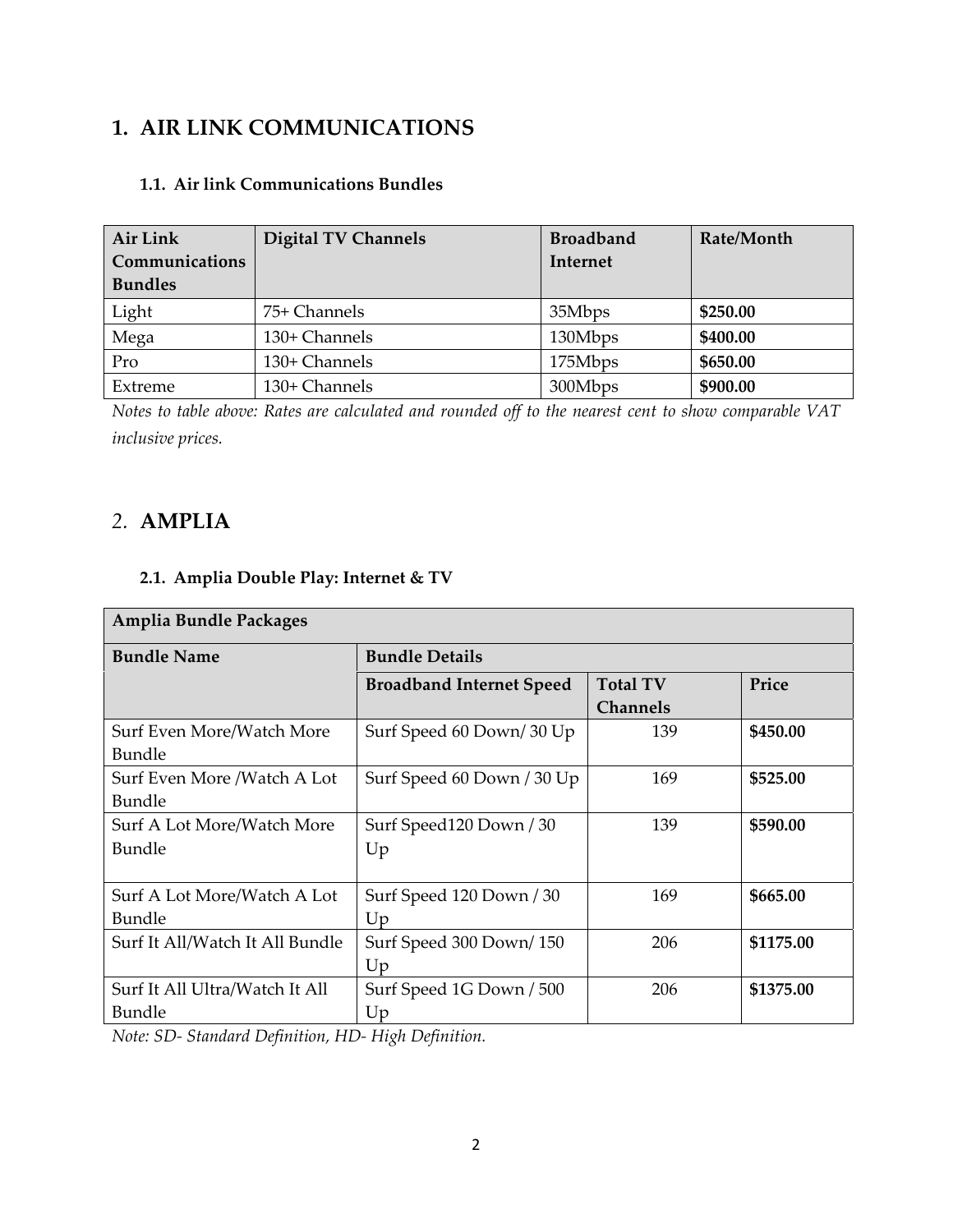# **2.2. Amplia Double Play : Internet & Voice (with Talk A Lot)**

| Amplia Bundle Packages             |                       |                          |          |  |  |
|------------------------------------|-----------------------|--------------------------|----------|--|--|
| <b>Bundle Name</b>                 | <b>Bundle Details</b> |                          |          |  |  |
|                                    | <b>Broadband</b>      | <b>Fixed landline</b>    | Price    |  |  |
|                                    | <b>Internet Speed</b> |                          |          |  |  |
| Surf some more/Talk A Lot          | 60 Download           | Unlimited local landline | \$275.00 |  |  |
| Bundle                             | 30 Upload             | calls to any network     |          |  |  |
| Surf a Lot/Talk A Lot Bundle       | 120 Download          | Unlimited local landline | \$415.00 |  |  |
|                                    | 60 Upload             | calls to any network     |          |  |  |
| Surf It All/Talk A Lot Bundle      | 300 Download          | Unlimited local landline | \$625.00 |  |  |
|                                    | 150 Upload            | calls to any network     |          |  |  |
| Surf It All plus/Talk a Lot Bundle | 1G Download           | Unlimited local landline | \$825.00 |  |  |
|                                    | 500 Upload            | calls to any network     |          |  |  |

# **2.3. Amplia Double Play: Internet & Voice (with Talk A Lot More)**

| <b>Amplia Bundle Packages</b> |                           |                         |          |  |
|-------------------------------|---------------------------|-------------------------|----------|--|
| <b>Bundle Name</b>            | <b>Bundle Details</b>     |                         |          |  |
|                               | <b>Broadband Internet</b> | <b>Fixed landline</b>   | Price    |  |
|                               | <b>Speed</b>              |                         |          |  |
| Surf Even More/Talk A Lot     | 60 Download               | Unlimited landline and  | \$375.00 |  |
| More Bundle                   | 30 Upload                 | Unlimited Mobile (any   |          |  |
|                               |                           | network)                |          |  |
| Surf A Lot More/Talk A Lot    | 120 Download              | Unlimited landline and  | \$515.00 |  |
| More Bundle                   | 60 Upload                 | Unlimited Mobile (any   |          |  |
|                               |                           | network)                |          |  |
| Surf It All/Talk A Lot More   | 300 Download              | Unlimited landline and  | \$725.00 |  |
| Bundle                        | 150 Upload                | Unlimited Mobile (any   |          |  |
|                               |                           | network) to any network |          |  |
| Surf It All Ultra/Talk A Lot  | 1G Download               | Unlimited landline and  | \$925.00 |  |
| More Bundle                   | 500 Upload                | Unlimited Mobile(any    |          |  |
|                               |                           | network)                |          |  |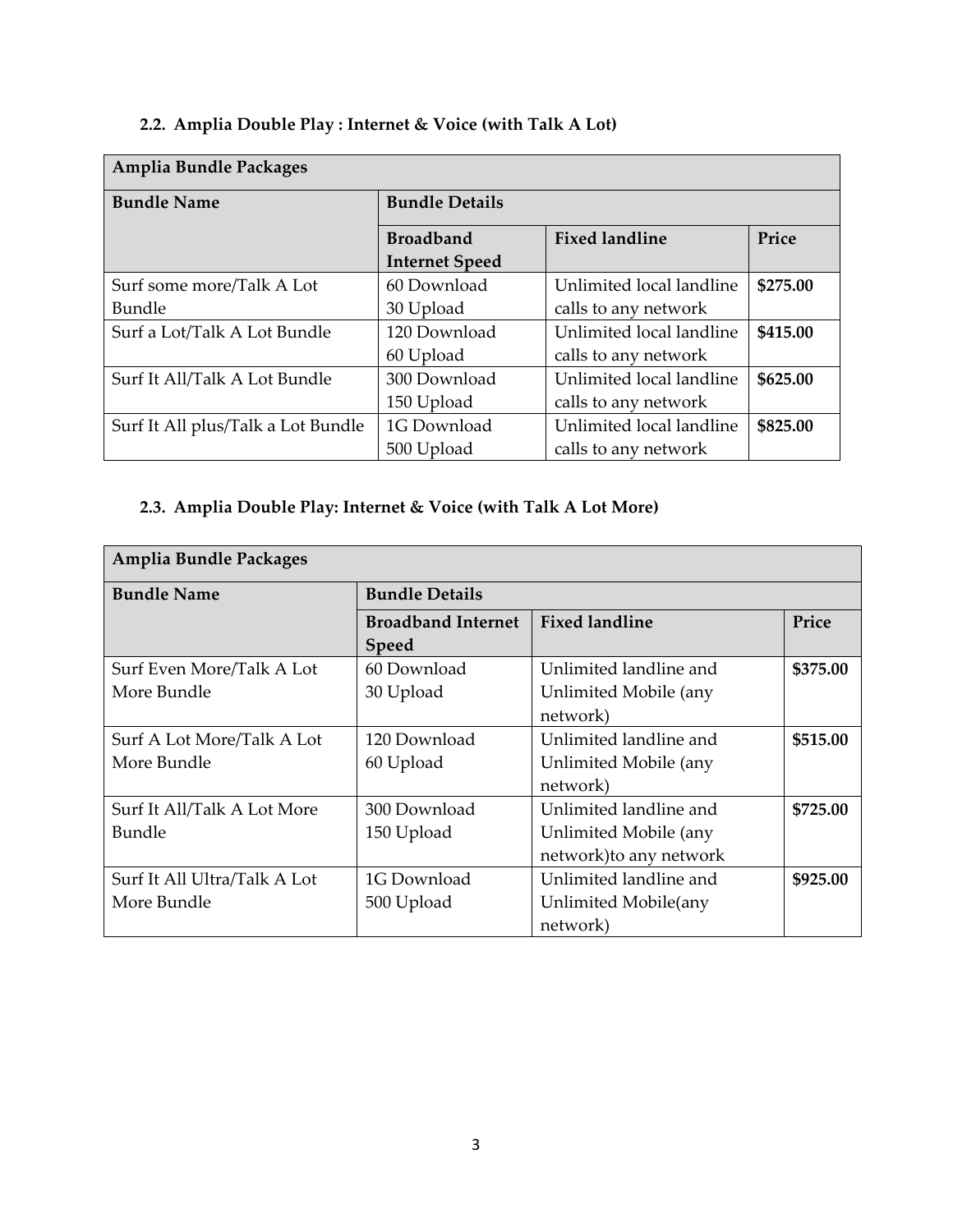| <b>Amplia Bundle Packages</b> |                           |                 |                       |           |  |  |
|-------------------------------|---------------------------|-----------------|-----------------------|-----------|--|--|
| <b>Bundle Name</b>            | <b>Bundle Details</b>     |                 |                       |           |  |  |
|                               | <b>Broadband Internet</b> | <b>Total TV</b> | <b>Fixed landline</b> | Price     |  |  |
|                               | <b>Speed</b>              | <b>Channels</b> |                       |           |  |  |
| Surf Some More/Watch          | 80 Download               | 139             | Unlimited local       | \$550.00  |  |  |
| More/Talk A Lot Bundle        | 40 Upload                 |                 | landline calls to     |           |  |  |
|                               |                           |                 | any network           |           |  |  |
| Surf Some More/Watch a        | 80 Download               | 169             | Unlimited local       | \$625.00  |  |  |
| Lot/Talk a Lot Bundle         | 40 Upload                 |                 | landline calls to     |           |  |  |
|                               |                           |                 | any network           |           |  |  |
| Surf A Lot/Watch              | 120 Download              | 139             | Unlimited local       | \$690.00  |  |  |
| More/Talk a Lot Bundle        | 60 Upload                 |                 | landline calls to     |           |  |  |
|                               |                           |                 | any network           |           |  |  |
| Surf It Lot/Watch A           | 120 Download              | 169             | Unlimited local       | \$740.00  |  |  |
| Lot/Talk A Lot Bundle         | 60 Upload                 |                 | landline calls to     |           |  |  |
|                               |                           |                 | any network           |           |  |  |
| Surf It All/Watch It          | 300 Download              | 206             | Unlimited local       | \$1250.00 |  |  |
| All/Talk A Lot Bundle         | 150 Upload                |                 | landline calls to     |           |  |  |
|                               |                           |                 | any network           |           |  |  |

# **2.4. Amplia Triple Play Packages : Internet, TV & Fixed (with Talk A Lot)**

## **2.5. Amplia Triple Play Packages: Internet, TV & Fixed Voice (with Talk A Lot More)**

| Amplia Bundle Packages |                           |                 |                       |          |
|------------------------|---------------------------|-----------------|-----------------------|----------|
| <b>Bundle Name</b>     | <b>Bundle Details</b>     |                 |                       |          |
|                        | <b>Broadband Internet</b> | <b>Total TV</b> | <b>Fixed landline</b> | Price    |
|                        | <b>Speed</b>              | <b>Channels</b> |                       |          |
| Surf Some More/Watch   | 80 Download               | 139             | Unlimited             | \$650.00 |
| more/Talk A Lot More   | 40 Upload                 |                 | landline and          |          |
| <b>Bundle</b>          |                           |                 | Unlimited Mobile      |          |
|                        |                           |                 | (any network)         |          |
| Surf Some More/Watch A | 80 Download               | 169             | Unlimited             | \$725.00 |
| Lot/Talk A Lot More    | 40 Upload                 |                 | landline and          |          |
| Bundle                 |                           |                 | Unlimited Mobile      |          |
|                        |                           |                 | (any network)         |          |
|                        |                           |                 |                       |          |
|                        |                           |                 |                       |          |
|                        |                           |                 |                       |          |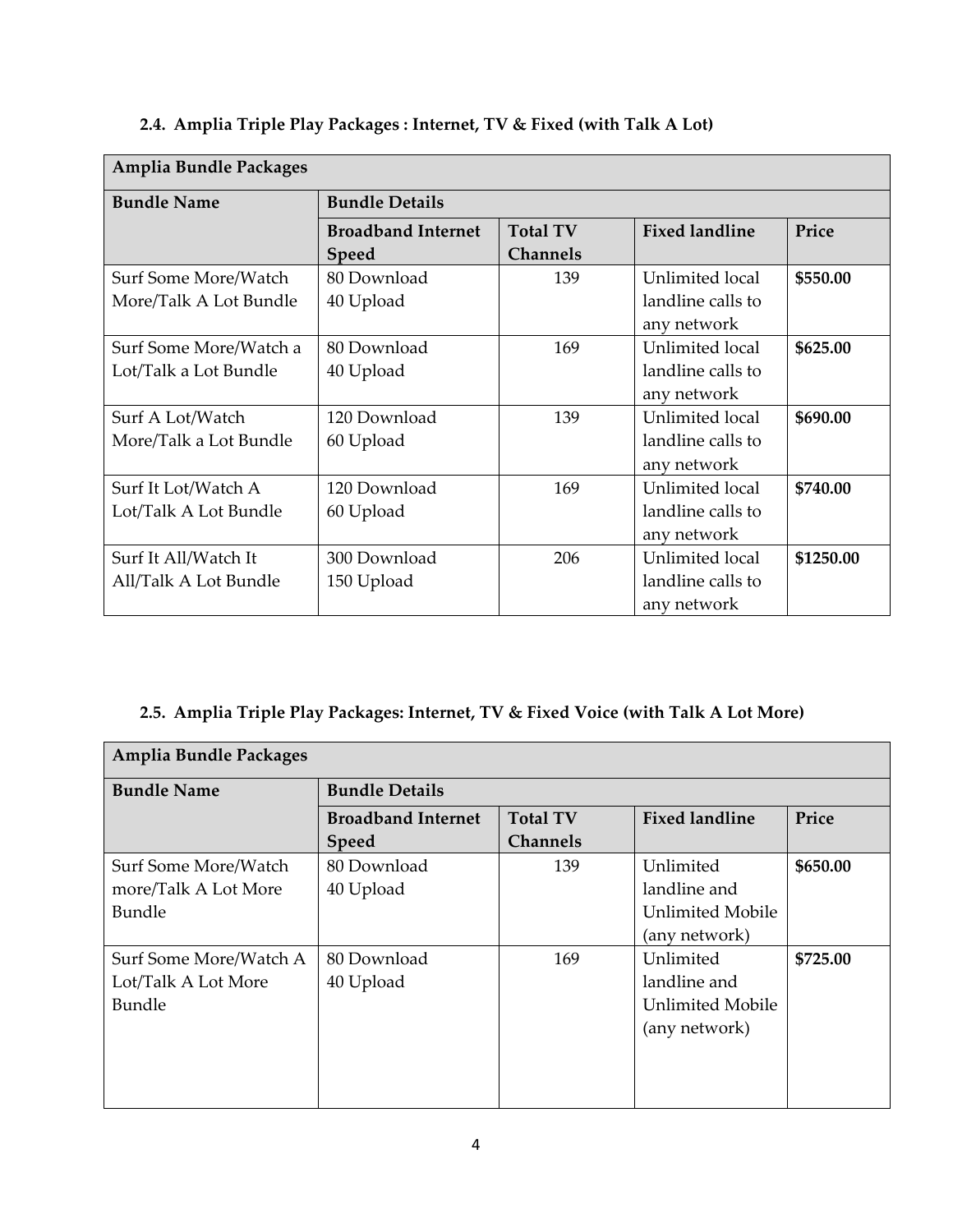| Amplia Bundle Packages    |                           |                 |                         |           |
|---------------------------|---------------------------|-----------------|-------------------------|-----------|
| <b>Bundle Name</b>        | <b>Bundle Details</b>     |                 |                         |           |
|                           | <b>Broadband Internet</b> | <b>Total TV</b> | <b>Fixed landline</b>   | Price     |
|                           | Speed                     | <b>Channels</b> |                         |           |
| Surf A Lot/Watch          | 120 Download              | 139             | Unlimited               | \$790.00  |
| more/Talk A Lot More      | 60 Upload                 |                 | landline and            |           |
| Bundle                    |                           |                 | <b>Unlimited Mobile</b> |           |
|                           |                           |                 | (any network)           |           |
| Surf It Lot/Watch A       | 120 Download              | 169             | Unlimited               | \$840.00  |
| Lot/Talk A Lot Bundle     | 60 Upload                 |                 | landline and            |           |
|                           |                           |                 | <b>Unlimited Mobile</b> |           |
|                           |                           |                 | (any network)           |           |
| Surf It All/Watch It      | 300 Download              | 206             | Unlimited               | \$1350.00 |
| All/Talk A Lot More       | 150 Upload                |                 | landline and            |           |
| Bundle                    |                           |                 | <b>Unlimited Mobile</b> |           |
|                           |                           |                 | (any network)           |           |
| Surf It All plus/Watch It | 1G Download               | 206             | Unlimited               | \$1500.00 |
| All/Talk A Lot More       | 500 Upload                |                 | landline and            |           |
| Bundle                    |                           |                 | <b>Unlimited Mobile</b> |           |
|                           |                           |                 | (any network)           |           |

# **2.6. Amplia Triple Play Packages: Internet, TV & Mobile**

| Amplia Bundle Packages                         |                                           |                                    |                     |          |  |  |
|------------------------------------------------|-------------------------------------------|------------------------------------|---------------------|----------|--|--|
| <b>Bundle Name</b>                             | <b>Bundle Details</b>                     |                                    |                     |          |  |  |
|                                                | <b>Broadband Internet</b><br><b>Speed</b> | <b>Total TV</b><br><b>Channels</b> | <b>Mobile Voice</b> | Price    |  |  |
| Surf Some More/Watch<br>More/Mobile (plan 1)   | 30 Download<br>15 Upload                  | 144                                | Mobile Plan 1       | \$601.00 |  |  |
| Surf Some More /Watch A<br>Lot/Mobile (plan 1) | 30 Download<br>15 Upload                  | 169                                | Mobile plan 1       | \$626.00 |  |  |
| Surf A Lot /Watch<br>More/Mobile (plan 1)      | 60 Download<br>30 Upload                  | 144                                | Mobile Plan 1       | \$691.00 |  |  |
| Surf Some More /Watch<br>More/Mobile (plan 2)  | 30 Download<br>15 Upload                  | 144                                | Mobile Plan 2       | \$766.00 |  |  |
| Surf A Lot/Watch A Lot/<br>Mobile (plan 2)     | 60 Download<br>30 Upload                  | 169                                | Mobile Plan 1       | \$766.00 |  |  |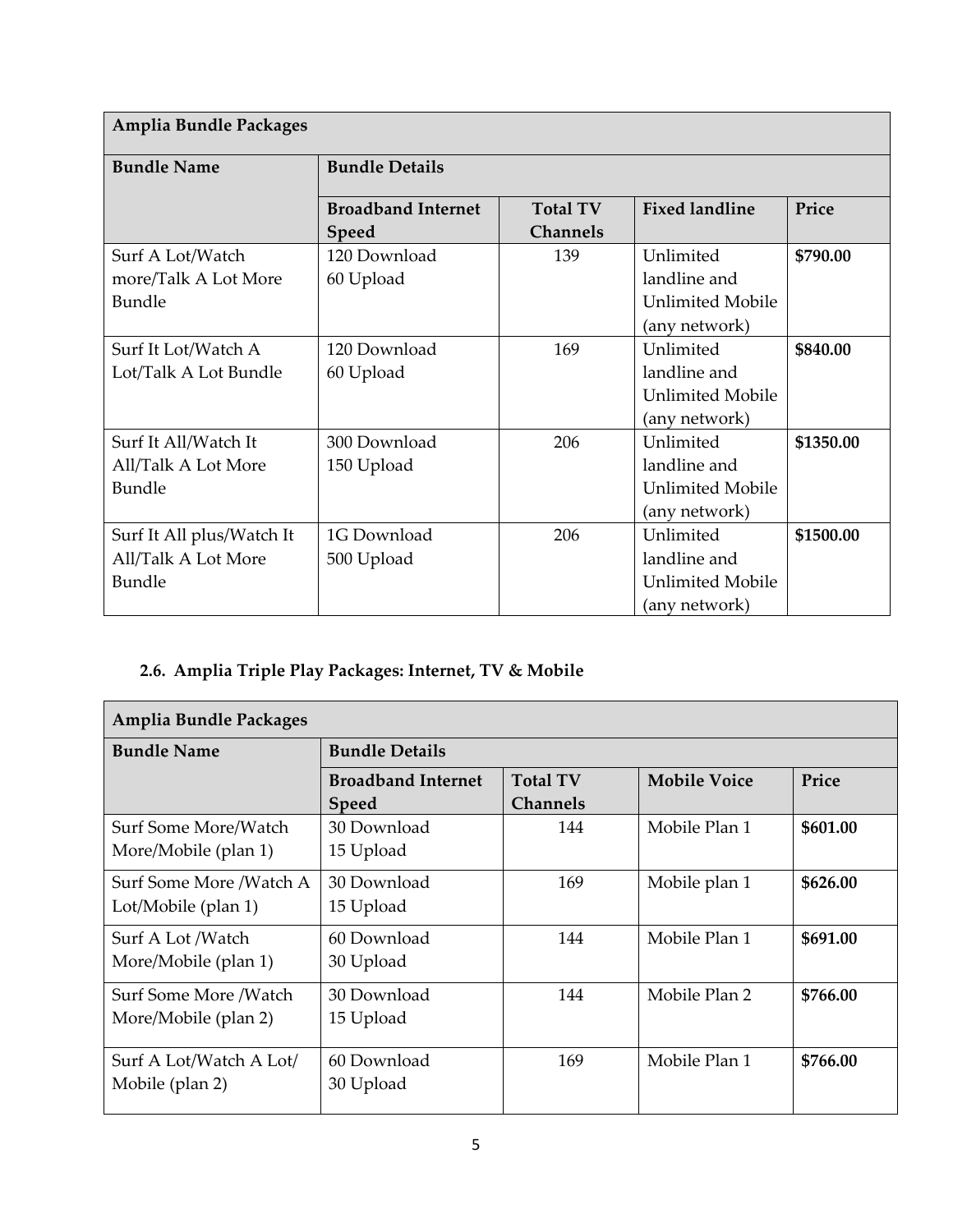| Amplia Bundle Packages  |                           |                 |                     |          |
|-------------------------|---------------------------|-----------------|---------------------|----------|
| <b>Bundle Name</b>      | <b>Bundle Details</b>     |                 |                     |          |
|                         | <b>Broadband Internet</b> | <b>Total TV</b> | <b>Mobile Voice</b> | Price    |
|                         | <b>Speed</b>              | <b>Channels</b> |                     |          |
| Surf A Lot /Watch       | 60 Download               | 144             | Mobile Plan 2       | \$856.00 |
| More/Mobile (plan 2)    | 30 Upload                 |                 |                     |          |
|                         |                           |                 |                     |          |
| Surf A Lot/Watch A Lot/ | 60 Download               | 169             | Mobile Plan 2       | \$931.00 |
| Mobile (plan 2)         | 30 Upload                 |                 |                     |          |

*Note to table above: see table 2.8 for Mobile Plan details. Fair usage policy apply*

## **2.7. Quad play packages (Internet, TV, voice & mobile) new!**

| <b>Amplia Bundle Packages</b> |                       |                       |                 |                     |            |
|-------------------------------|-----------------------|-----------------------|-----------------|---------------------|------------|
| <b>Bundle Name</b>            |                       | <b>Bundle Details</b> |                 |                     |            |
|                               | <b>Broadband</b>      | <b>Fixed Voice</b>    | <b>Total TV</b> | <b>Mobile Voice</b> | Price      |
|                               | <b>Internet Speed</b> |                       | <b>Channels</b> |                     |            |
| Surf Some More /              | 30 Download           | Unlimited             | 144             | Mobile Plan 1       | \$651.00   |
| Watch more/                   | 15 Upload             | local landline        |                 |                     |            |
| Talk A Lot/                   |                       | calls to any          |                 |                     |            |
| Mobile (Plan 1)               |                       | network               |                 |                     |            |
|                               |                       |                       |                 |                     |            |
| Surf A Lot/                   | 60 Download           | Unlimited             | 169             | Mobile Plan 3       | \$1,280.00 |
| Watch A Lot/                  | 30 Upload             | local landline        |                 |                     |            |
| Talk A Lot/mobile             |                       | calls to any          |                 |                     |            |
| (Plan 3)                      |                       | network               |                 |                     |            |
|                               |                       |                       |                 |                     |            |
| Surf It All/                  | 250 Download          | Unlimited             | 206             | Mobile Plan 3       | \$1740.00  |
| Watch It All/                 | 125 Upload            | local landline        |                 |                     |            |
| Talk A Lot/                   |                       | calls to any          |                 |                     |            |
| Mobile (Plan 3)               |                       | network               |                 |                     |            |
| Surf It All/                  | 350 Download          | Unlimited             | 206             | Mobile Plan 3       | \$1840.00  |
| Watch It All/                 | 175 Upload            | local landline        |                 |                     |            |
| Talk A Lot more/              |                       | and mobile            |                 |                     |            |
| Mobile (Plan 3)               |                       | (any                  |                 |                     |            |
|                               |                       | network)              |                 |                     |            |
|                               |                       |                       |                 |                     |            |

*Note to table above: see table 2.8 for Mobile Plan details.*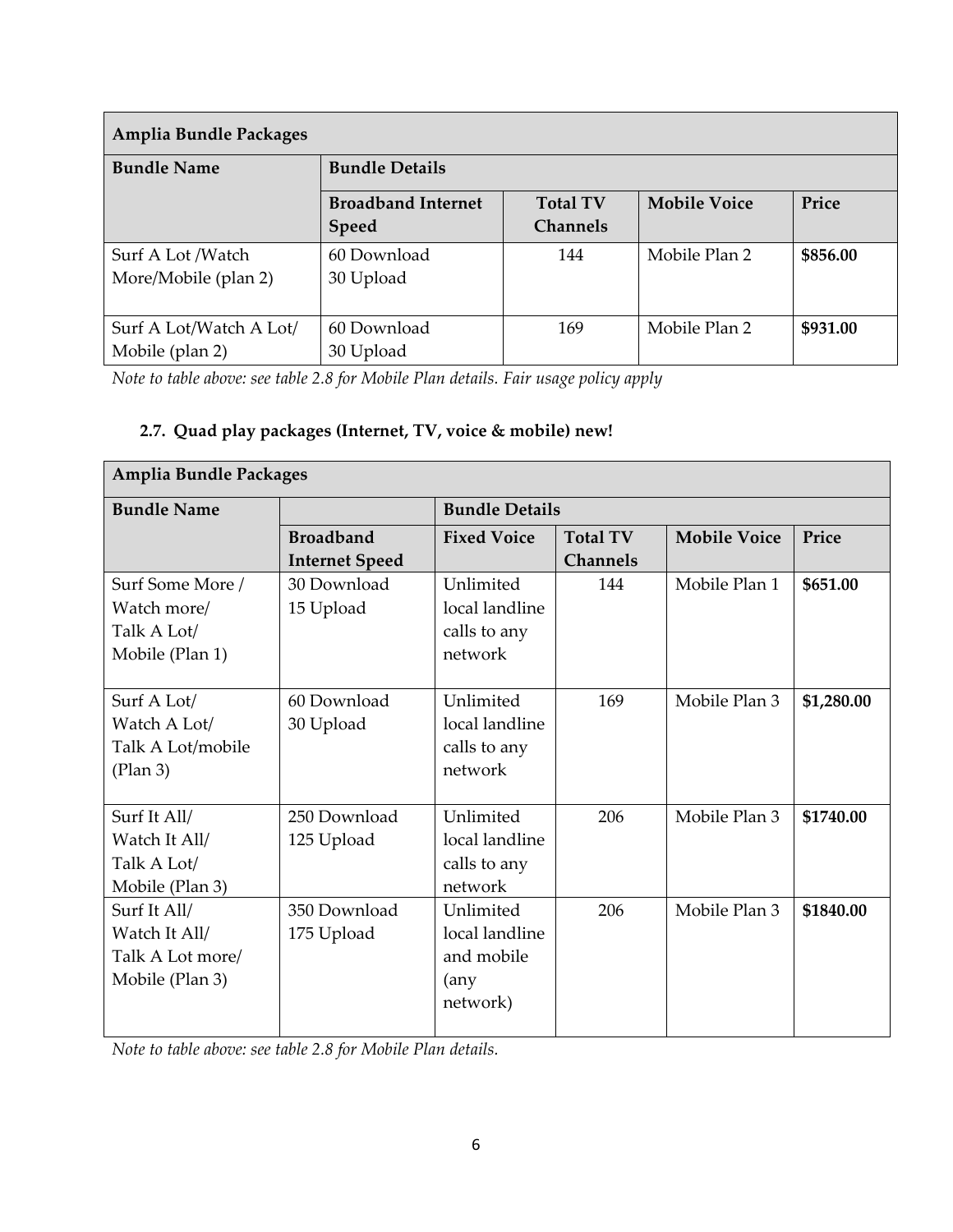# **2.8. Amplia Bundle Mobile Plans**

| Amplia Bundle       | <b>Details</b>                       |
|---------------------|--------------------------------------|
| <b>Mobile Plans</b> |                                      |
| Phone Plan 1        | Unlimited bmobile nights & weekends, |
|                     | local landline +300 Mins             |
|                     | 25 Int'l Mins                        |
|                     | <b>Unlimited Local SMS</b>           |
|                     | 3 GB Data                            |
|                     | 25 Mins Roaming (Voice)              |
|                     | 25 MB Roaming (Data)                 |
|                     | Free BLU Grand X LTE                 |
| Phone Plan 2        | <b>Unlimited Local Calls</b>         |
|                     | Unlimited Worldwide SMS              |
|                     | <b>Unlimited Local Data</b>          |
|                     | Free BLU Grand X LTE or              |
|                     | <b>BLU Grand XL LTE</b>              |
| Phone Plan 3        | <b>Unlimited Local Calls</b>         |
|                     | 200 Int'l Mins                       |
|                     | Unlimited Worldwide SMS              |
|                     | Unlimited Local data                 |
|                     | 100 Mins Roaming (Voice)             |
|                     | 100 MB Roaming (Data)                |
|                     | Free BLU Grand X LTE or              |
|                     | <b>BLU Grand XL LTE</b>              |

# **3. BLINK/BMOBILE**

## **3.1. Blink Wireless Bundles**

| <b>Fiber Bundle</b> | Digital    | <b>Broadband Internet</b> | <b>Fixed Line</b>         | Other      | Price    |
|---------------------|------------|---------------------------|---------------------------|------------|----------|
| Packages            | TV         | speed                     |                           |            |          |
|                     | channels   |                           |                           |            |          |
| Double              | <b>Not</b> | 25 Mbps Download/10       | Unlimited Bmobile to      | <b>Not</b> | \$280.13 |
| Connect             | included   | Mbps Upload               | <b>Bmobile Landline</b>   | included   |          |
| Fiber               |            |                           | calling with free Call    |            |          |
|                     |            |                           | Master features.          |            |          |
| Double              | <b>Not</b> | 6 Mbps Download           | <b>Unlimited Landline</b> | <b>Not</b> | \$223.88 |
| Connect             | included   |                           | Calling with Free Call    | included   |          |
| Fiber               |            |                           | <b>Master Features</b>    |            |          |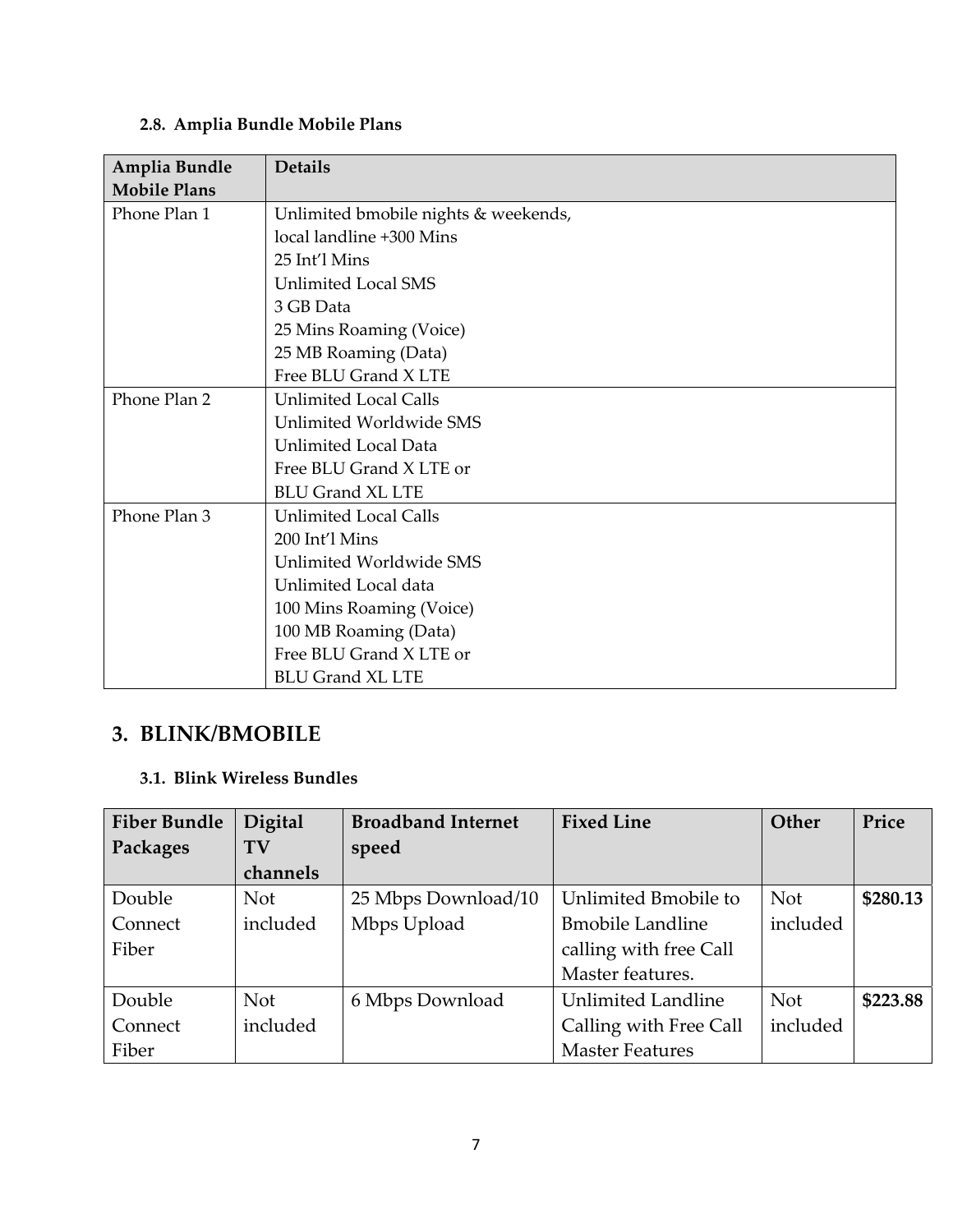| <b>Blink</b>    | Digital        | <b>Broadband Internet</b> | <b>Fixed Line</b>             | Other      | Price    |
|-----------------|----------------|---------------------------|-------------------------------|------------|----------|
| <b>Wireless</b> | TV             | speed                     |                               |            |          |
| <b>Bundle</b>   | channels       |                           |                               |            |          |
| <b>Packages</b> |                |                           |                               |            |          |
| Triple          | Lite           | 25 Mbps Download/10       | Unlimited Bmobile to          | <b>Not</b> | \$336.38 |
| Connect         | Package-       | Mbps Upload               | <b>Bmobile Landline with</b>  | included   |          |
| Fiber           | 35 Digital     |                           | free Call Master              |            |          |
|                 | TV             |                           | features.                     |            |          |
|                 | Channels       |                           |                               |            |          |
| Triple          | <b>Starter</b> | 25 Mbps Download/10       | Unlimited Bmobile to          | <b>Not</b> | \$448.88 |
| Connect         | Package -      | <b>Mbps</b>               | <b>B</b> mobile Landline with | included   |          |
| Fiber           | $125+$         |                           | free Call Master              |            |          |
|                 | Digital TV     |                           | features.                     |            |          |
|                 | Channels       |                           |                               |            |          |
| Quad            | <b>Starter</b> | 25 Mbps Download/10       | Unlimited Landline to         | Included   | \$673.88 |
| Connect         | Package-       | <b>Mbps</b>               | Landline Bmobile with         |            |          |
| Fiber           | $125+$         |                           | free Call Master              |            |          |
|                 | Digital TV     |                           | features.                     |            |          |
|                 | Channels       |                           |                               |            |          |
| Quad            | <b>Starter</b> | 25 Mbps Download/10       | Unlimited Landline to         | Included   | \$786.38 |
| Connect         | Package -      | Mbps Upload               | Landline Bmobile with         |            |          |
| Fiber           | $125+$         |                           | free Call Master              |            |          |
|                 | Digital TV     |                           | features.                     |            |          |
|                 | Channels       |                           |                               |            |          |

# **4. DIGICEL**

## **1.1. Digicel Bundles**

| <b>Digicel Bundles</b> | <b>Internet Speed</b> | <b>Fibre TV</b> | <b>Home Phone</b> | Price    |
|------------------------|-----------------------|-----------------|-------------------|----------|
|                        |                       | <b>Channels</b> | (Fixed Line)      |          |
| Classic Bundle         | 75Mbps                | 87              | Included          | \$350.00 |
| Variety Bundle         | 75Mbps                | 162             | Included          | \$499.00 |
| Premiere Bundle        | 100Mbps               | 196             | Included          | \$599.00 |

*Notes to table above: Bundles includes Pay As You Go with Unlimited Digicel Home to Digicel Home* calls. Unlimited calls to other Digicel Play fixed lines (subject to Fair Usage Policy) and Unlimited calls *to Digicel Home numbers.*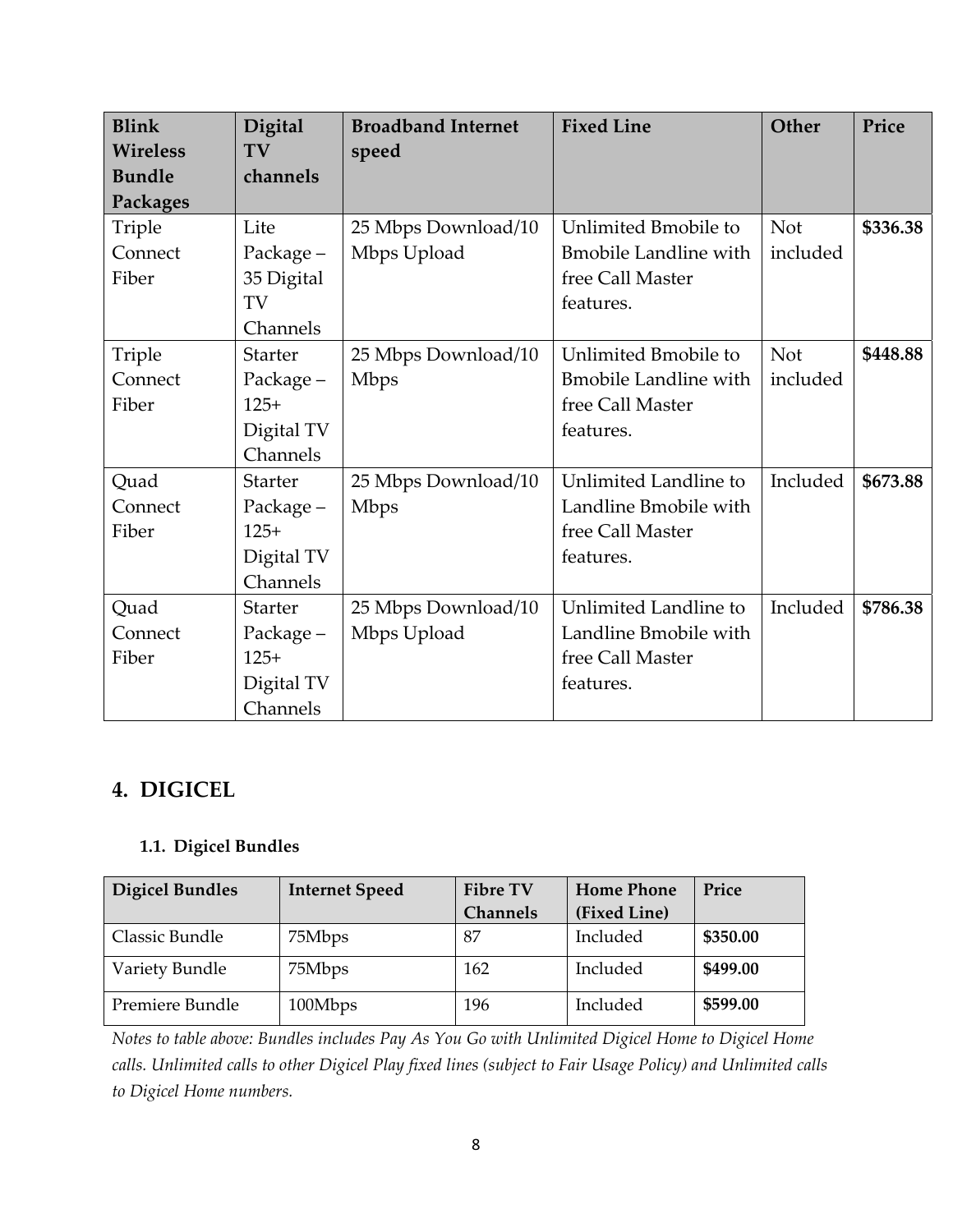## **5. FLOW**

## **5.1. Flow Bundles: TV, Internet and Fixed voice**

| <b>Flow Bundle Packages</b> |                                                                    |                                    |                         |                                          |                                               |
|-----------------------------|--------------------------------------------------------------------|------------------------------------|-------------------------|------------------------------------------|-----------------------------------------------|
| <b>Bundle</b>               | <b>Bundle Details</b>                                              |                                    |                         |                                          |                                               |
| Name                        | <b>Channels</b>                                                    | <b>Broadband</b><br>Internet speed | Cloud<br><b>Storage</b> | <b>Home Phone</b><br>(Fixed<br>landline) | Price/month<br>(Freedom<br>from<br>contracts) |
| Superior<br>Bundle          | 150 channels<br>$&$ HBO<br>included                                | 150 Mbps                           | 25Hrs                   | Free Flow to<br>Flow calls.              | \$475                                         |
| Ultimate<br>Bundle          | 193 channels<br>&HBO & FOX<br>included.<br>Flow Sports &<br>MaxPak | 300 Mbps                           | 50Hrs                   | Free Flow to<br>Flow calls.              | \$725                                         |

# **6. GREEN DOT**

#### **6.1. Green Dot Bundles**

| <b>Green Dot</b> | <b>Digital TV Channels</b>        | <b>Broadband</b> | Rate/Month |
|------------------|-----------------------------------|------------------|------------|
| <b>Bundles</b>   |                                   | Internet         |            |
| <b>Bundles</b>   | Get Engaged TV (60 plus Channels) | 3Mbps            | \$302.63   |
| <b>Bundles</b>   | Get Engaged TV (60 plus Channels) | 10Mbps           | \$336.38   |
| <b>Bundles</b>   | Get Engaged TV (60 plus Channels) | 15Mbps           | \$381.38   |
| <b>Bundles</b>   | Get Ahead TV(70 plus Channels)    | 3Mbps            | \$370.13   |
| <b>Bundles</b>   | Get Ahead TV(70 plus Channels)    | 10Mbps           | \$471.38   |
| <b>Bundles</b>   | Get Ahead TV(70 plus Channels)    | 15Mbps           | \$527.63   |
| <b>Bundles</b>   | Get Ahead TV(70 plus Channels)    | 20Mbps           | \$628.88   |